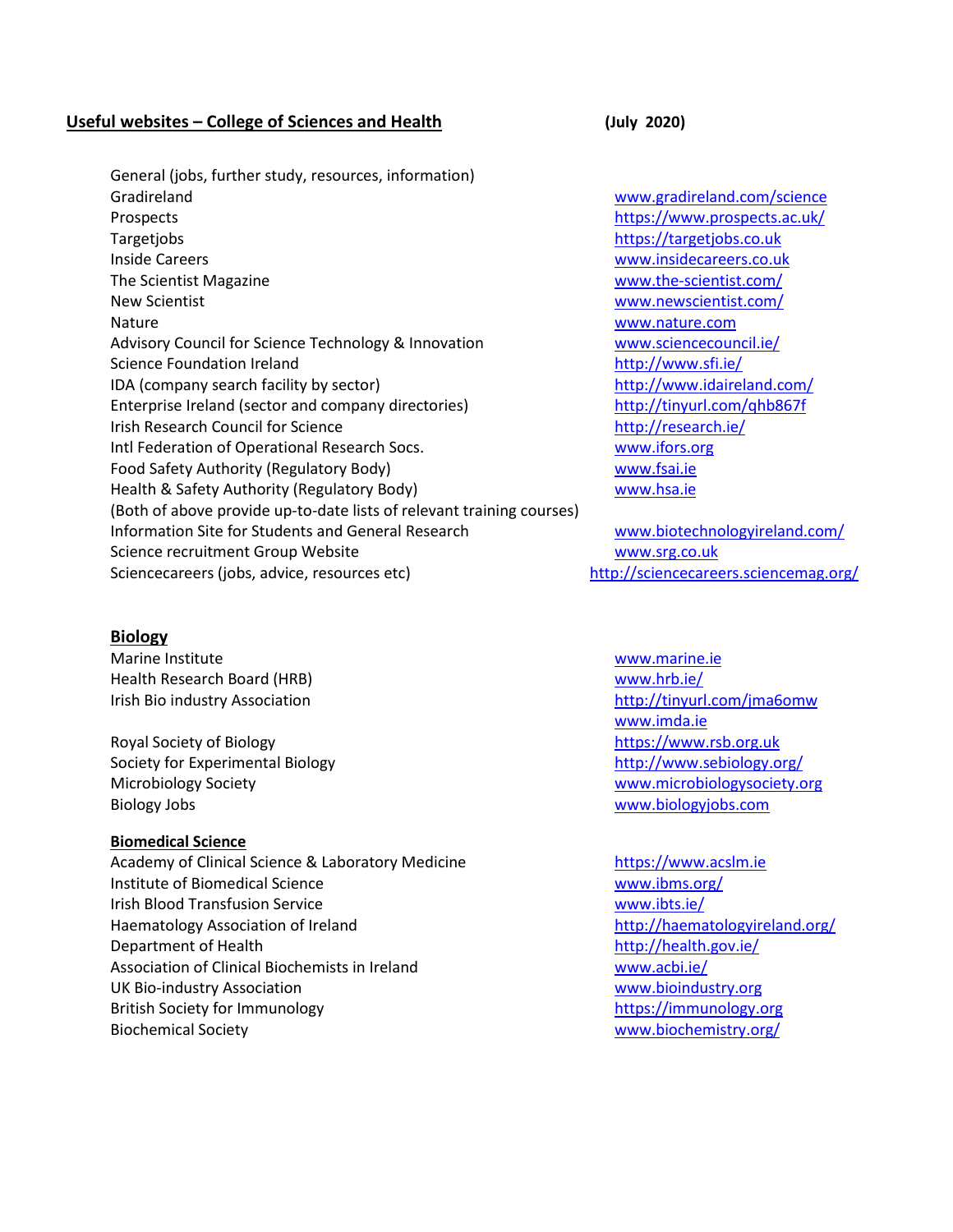# **Chemistry & Pharmaceuticals**

The Institute of Chemistry of Ireland [www.chemistryireland.org](http://www.chemistryireland.org/) Pharmachemical Ireland [www.pharmachemicalireland.ie](http://www.pharmachemicalireland.ie/) Royal Society of Chemistry [www.rsc.org](http://www.rsc.org/) Irish Pharmaceutical Healthcare Association [www.ipha.ie](http://www.ipha.ie/) Pharmaceutical Society of Ireland <https://www.thepsi.ie/gns/home.aspx> British Pharmacological Society [www.bps.ac.uk](http://www.bps.ac.uk/) Healthcare & Pharmaceutical [www.pharmiweb.com](http://www.pharmiweb.com/) Pharmaceutical jobs <http://pharmaceutical.ie/> National Pharmacy Technician Association <http://www.pharmacytechnician.org/>

### **Environmental Health**

Environmental Health Association of Ireland [www.ehai.ie](http://www.ehai.ie/) Intl Federation of Environmental Health <http://www.ifeh.org/twinning/> Royal Environmental Health Institute of Scotland <http://www.rehis.com/> National Environmental Health Association USA [www.neha.org](http://www.neha.org/) Canadian Public Health Association [www.cpha.ca](http://www.cpha.ca/) Environmental Heath Australia [www.eh.org.au](http://www.eh.org.au/) Australian EHO vacancy website [www.counciljobs.com.au](http://www.counciljobs.com.au/) Latest opportunities in Environmental Health [www.ehn-jobs.com](http://www.ehn-jobs.com/)

### **Food**

Food Safety Authority (Regulatory Body) [www.fsai.ie](http://www.fsai.ie/) Health & Safety Authority (Regulatory Body) [www.hsa.ie](http://www.hsa.ie/) Food & Drink Careers [www.careersinfoodanddrink.co.uk/](http://www.careersinfoodanddrink.co.uk/) The Institute of Food Science and Technology of Ireland [www.ifsti.ie](http://www.ifsti.ie/) Bord Bia (Irish Food Board) [www.bordbia.ie](http://www.bordbia.ie/) Food Safety Promotion Board [www.safefood.eu](http://www.safefood.eu/) Food and Drinks Industry of Ireland [www.fdii.ie](http://www.fdii.ie/) Bord Iascaigh Mhara (Irish Sea Fisheries Board) [www.bim.ie](http://www.bim.ie/) Tasty Careers **WALLACE CONTENTS OF A SET OF A SET OF A SET OF A SET OF A SET OF A SET OF A SET OF A SET OF A SET OF A SET OF A SET OF A SET OF A SET OF A SET OF A SET OF A SET OF A SET OF A SET OF A SET OF A SET OF A SET O** 

# **IT**

Irish Software Association [www.software.ie](http://www.software.ie/) Irish Internet Association [www.iia.ie](http://www.iia.ie/) Irish Computer Society [www.ics.ie](http://www.ics.ie/) ICT Ireland [www.ictireland.ie](http://www.ictireland.ie/) Chartered Institute for IT (British) [www.bcs.org/](http://www.bcs.org/) Institution of Analysts and Programmers and the Communication of Analysts and Programmers and Theorem [www.iap.org.uk/main/](http://www.iap.org.uk/main/)

### **Mathematics**

The Irish Mathematical Society [www.maths.tcd.ie/pub/ims/](http://www.maths.tcd.ie/pub/ims/) American Mathematical Society [www.ams.org/careers/](http://www.ams.org/careers/) Institute of Mathematics <http://ima.org.uk/> European Mathematical Information Service [www.maths.tcd.ie/EMIS/](http://www.maths.tcd.ie/EMIS/) Careers in Mathematics [www.mathscareers.org.uk/](http://www.mathscareers.org.uk/) Plus Magazine Living Maths <http://tinyurl.com/py2a8w4> Institute of Faculty and Actuaries: [www.actuaries.org.uk](http://www.actuaries.org.uk/)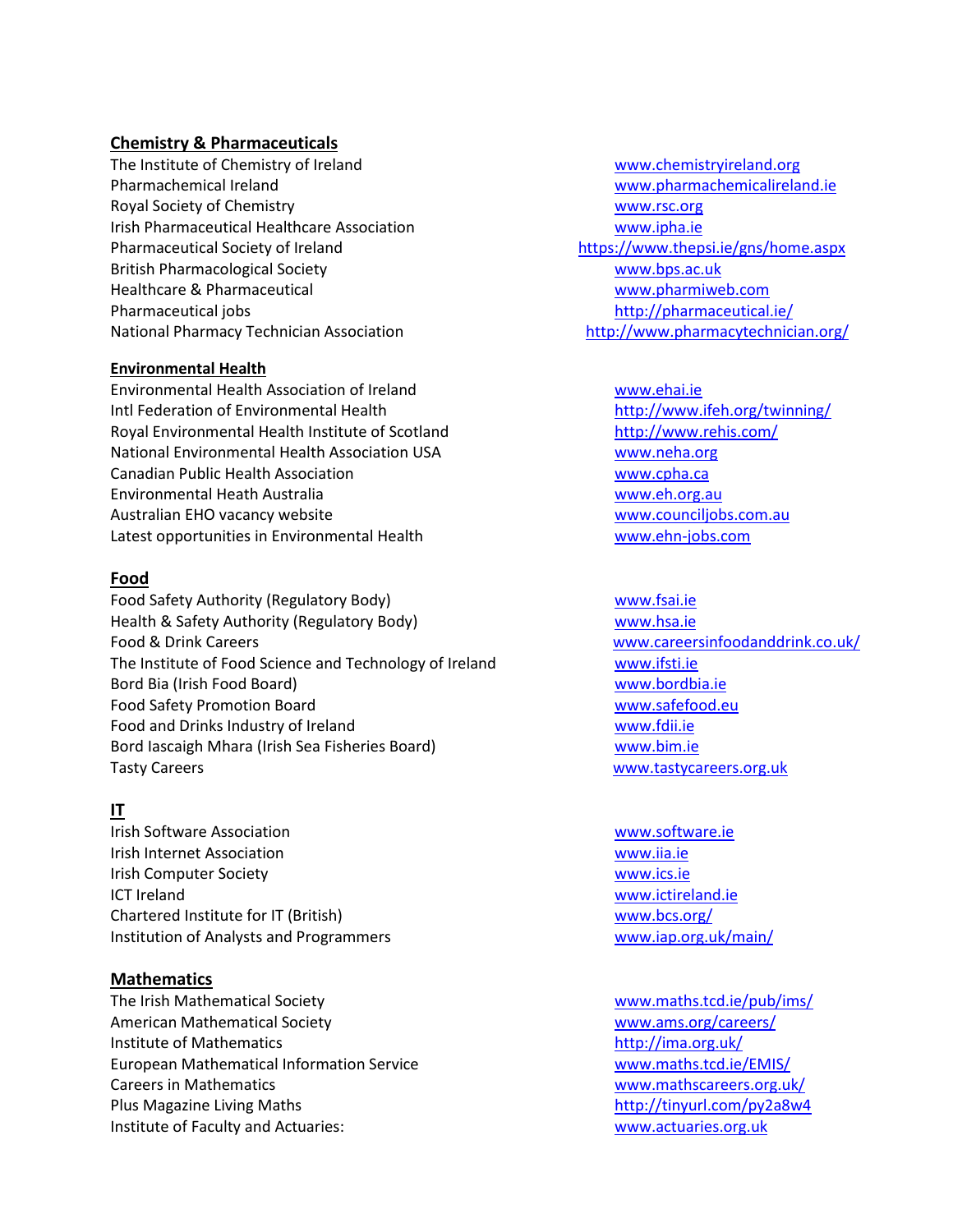Society of Actuaries in Ireland: [www.actuaries.ie/](http://www.actuaries.ie/)

**Meteorology** International Association of Broadcast Meteorology [www.iabm.org/](http://www.iabm.org/) Irish Meteorological Society Washington and Triangulary [www.irishmetsociety.org](http://www.irishmetsociety.org/)

# **Nutrition & Dietetics**

Irish Nutrition and Dietetic Association <https://www.indi.ie/> The British Dietetic Association [www.bda.uk.com/](http://www.bda.uk.com/) British Nutrition Foundation (UK) [www.nutrition.org.uk/](http://www.nutrition.org.uk/) The Nutrition Society **WALLOCAL CONTROLLER WALLOCAL CONTROLLER WALLOCAL CONTROLLER WALLOCAL CONTROLLER WALLOCAL** 

### **Optometry**

Association of Optometrists - UK <https://www.aop.org.uk/> Optometry Today and the control of the control of the control of the [www.optometry.co.uk](http://www.optometry.co.uk/) Prospect Health [www.prospect-health.com](http://www.prospect-health.com/)

### **Physics**

Institute of Physics in Ireland <http://www.iopireland.org/> Institute of Physics in UK and the Contract of Physics in UK and the Contract of Physics in UK Physics on the web was a series of the web [www.physics.org](http://www.physics.org/) www.physics.org Engineering & Physical Science Research Council <http://www.epsrc.ac.uk/> Physics World <http://physicsworld.com/> Engineers Ireland [www.iei.ie](http://www.iei.ie/)

### **Recruitment and Industry**

### **Ireland**

Optician Magazine [www.opticianonline.net/Home/](http://www.opticianonline.net/Home/)

Gradireland.com **<https://gradireland.com/>** TU Dublin Careers Connect **<https://tudublin.targetconnect.net/unauth>** 

TU Dublin Vacancies <https://www.tudublin.ie/vacancies/> Laboratory Support Positions [www.oalabsupport.com/](http://www.oalabsupport.com/) Life Science Recruitment [http://lifescience.ie/#](http://lifescience.ie/) BioPharmGuy. Ireland - Biotech, Pharma & Life Science company career pages <http://biopharmguy.com/links/country-ireland.php>

### **UK**

Targetjobs (grad jobs) <http://targetjobs.co.uk/> Prospects (Grad jobs) [www.prospects.ac.uk/](http://www.prospects.ac.uk/) Brightrecruits (jobs; PhD opportunities) <http://brightrecruits.com/> British Food Standards Agency [www.food.gov.uk](http://www.food.gov.uk/)  Food and Drink Opportunities UK [www.careersinfoodanddrink.co.uk](http://www.careersinfoodanddrink.co.uk/) Healthcare & Pharmaceutical UK [www.pharmiweb.com](http://www.pharmiweb.com/)  International Food Information Service (IFIS) [www.FoodScienceCentral.com](http://www.foodsciencecentral.com/) New Scientist [www.newscientistjobs.com/](http://www.newscientistjobs.com/)